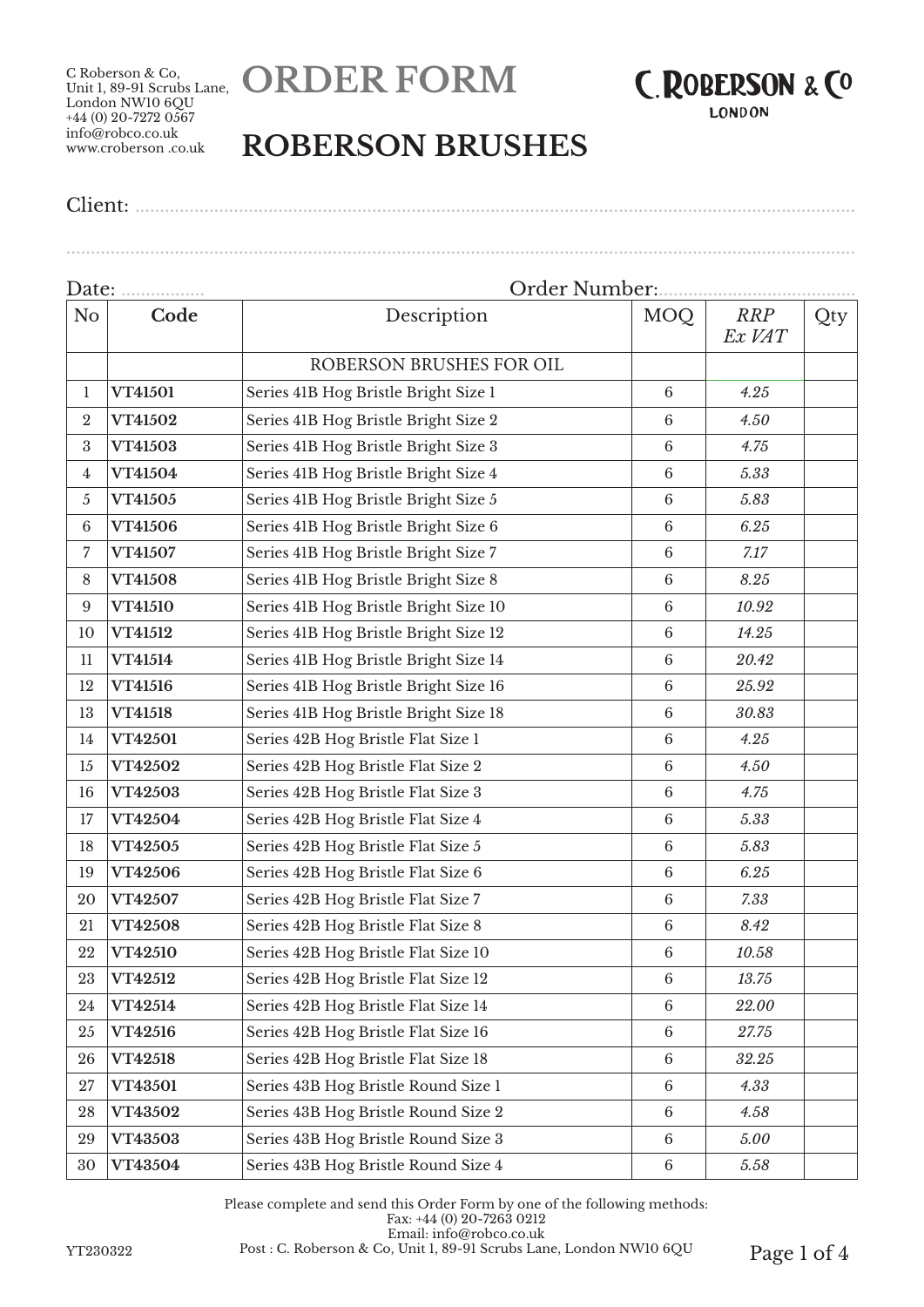C Roberson & Co, Unit 1, 89-91 Scrubs Lane, London NW10 6QU  $+44$  (0) 20-7272 0567 info@robco.co.uk www.croberson .co.uk





## **ROBERSON BRUSHES**

Client: ..................................................................................................................................................

................................................................................................................................................................

| Date: <u></u> |         | Order Number:                          |                 |                      |     |  |
|---------------|---------|----------------------------------------|-----------------|----------------------|-----|--|
| No            | Code    | Description                            | MOQ             | <b>RRP</b><br>Ex VAT | Qty |  |
| 31            | VT43505 | Series 43B Hog Bristle Round Size 5    | 6               | 5.92                 |     |  |
| 32            | VT43506 | Series 43B Hog Bristle Round Size 6    | $6\phantom{1}6$ | 6.75                 |     |  |
| 33            | VT43507 | Series 43B Hog Bristle Round Size 7    | 6               | 7.42                 |     |  |
| 34            | VT43508 | Series 43B Hog Bristle Round Size 8    | $\,6\,$         | 8.42                 |     |  |
| 35            | VT43510 | Series 43B Hog Bristle Round Size 10   | $6\phantom{1}6$ | 10.25                |     |  |
| 36            | VT43512 | Series 43B Hog Bristle Round Size 12   | $6\phantom{.}6$ | 13.00                |     |  |
| 37            | VT43514 | Series 43B Hog Bristle Round Size 14   | $6\phantom{1}6$ | 20.75                |     |  |
| 38            | VT43516 | Series 43B Hog Bristle Round Size 16   | $6\phantom{1}6$ | 24.00                |     |  |
| 39            | VT43518 | Series 43B Hog Bristle Round Size 18   | 6               | 29.50                |     |  |
| 40            | VT44501 | Series 44B Hog Bristle Filbert Size 1  | 6               | 4.17                 |     |  |
| 41            | VT44502 | Series 44B Hog Bristle Filbert Size 2  | $\,6\,$         | 4.42                 |     |  |
| 42            | VT44503 | Series 44B Hog Bristle Filbert Size 3  | 6               | 4.75                 |     |  |
| 43            | VT44504 | Series 44B Hog Bristle Filbert Size 4  | $6\phantom{1}6$ | 5.25                 |     |  |
| 44            | VT44505 | Series 44B Hog Bristle Filbert Size 5  | $6\phantom{1}6$ | 5.58                 |     |  |
| 45            | VT44506 | Series 44B Hog Bristle Filbert Size 6  | $6\phantom{1}6$ | 6.17                 |     |  |
| 46            | VT44507 | Series 44B Hog Bristle Filbert Size 7  | 6               | 7.08                 |     |  |
| 47            | VT44508 | Series 44B Hog Bristle Filbert Size 8  | 6               | 8.17                 |     |  |
| 48            | VT44510 | Series 44B Hog Bristle Filbert Size 10 | $\,6\,$         | 10.67                |     |  |
| 49            | VT44512 | Series 44B Hog Bristle Filbert Size 12 | 6               | 13.83                |     |  |
| 50            | VT44514 | Series 44B Hog Bristle Filbert Size 14 | $6\phantom{.}6$ | 23.33                |     |  |
| 51            | VT44516 | Series 44B Hog Bristle Filbert Size 16 | $6\phantom{.}6$ | 29.58                |     |  |
| 52            | VT44518 | Series 44B Hog Bristle Filbert Size 18 | $\sqrt{6}$      | 32.33                |     |  |
|               |         |                                        |                 |                      |     |  |
|               |         | ROBERSON BRUSHES FOR WATERCOLOURS      |                 |                      |     |  |
| 53            | EB50301 | Kolinsky Sable Pocket Brush Size 1     | 1               | 16.08                |     |  |
| 54            | EB50302 | Kolinsky Sable Pocket Brush Size 2     | 1               | 17.33                |     |  |
| 55            | EB50303 | Kolinsky Sable Pocket Brush Size 3     | $\mathbf{1}$    | 18.83                |     |  |
| 56            | EB50304 | Kolinsky Sable Pocket Brush Size 4     | 1               | 21.67                |     |  |
| 57            | EB50305 | Kolinsky Sable Pocket Brush Size 5     | $\mathbf{1}$    | 24.42                |     |  |
| 58            | EB50306 | Kolinsky Sable Pocket Brush Size 6     | $\mathbf{1}$    | 30.33                |     |  |
| 59            | EB50308 | Kolinsky Sable Pocket Brush Size 8     | $\mathbf 1$     | 66.42                |     |  |

Please complete and send this Order Form by one of the following methods: Fax: +44 (0) 20-7263 0212 Email: info@robco.co.uk YT230322 Post : C. Roberson & Co, Unit 1, 89-91 Scrubs Lane, London NW10 6QU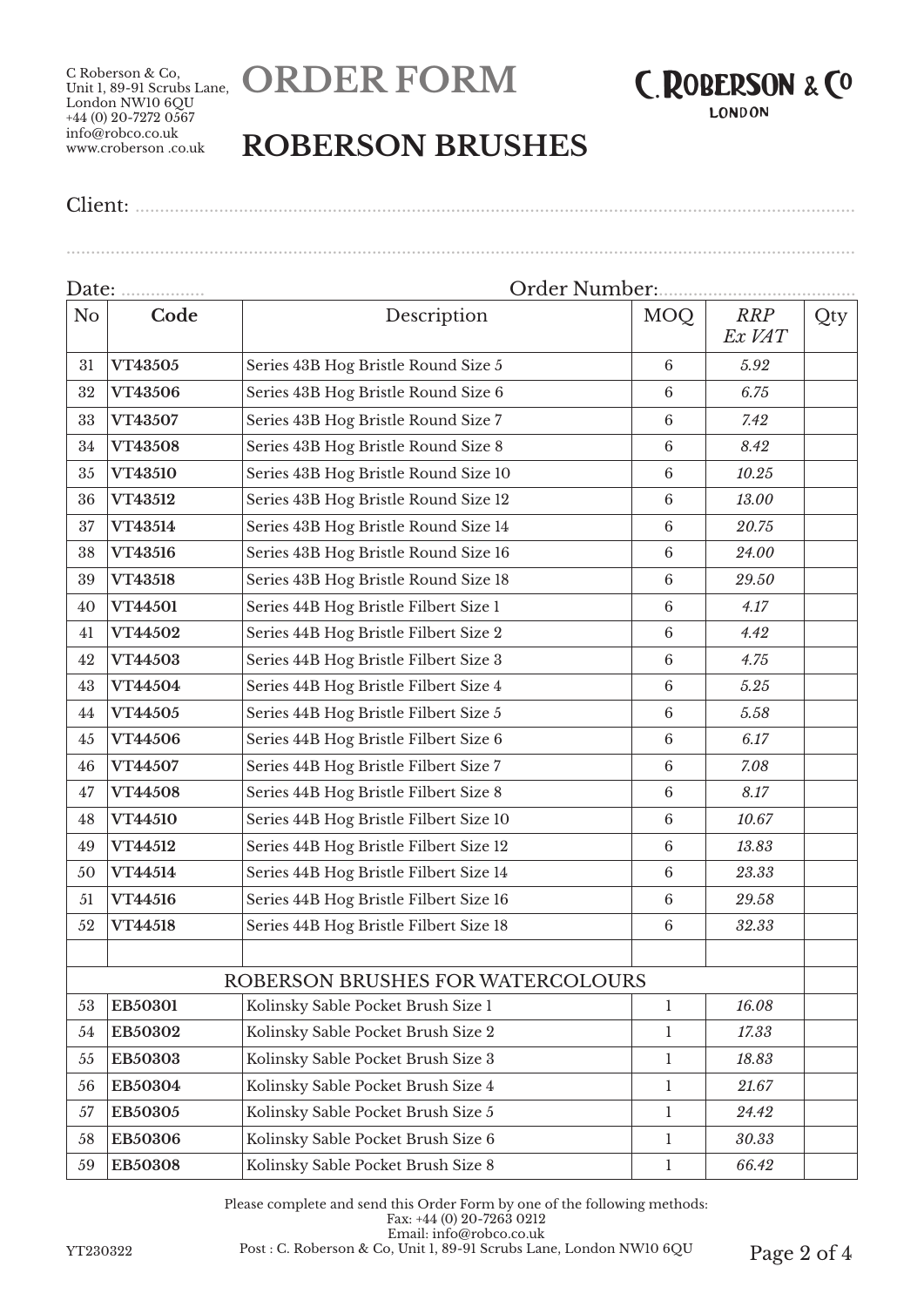C Roberson & Co, Unit 1, 89-91 Scrubs Lane, London NW10 6QU  $+44(0)$  20-7272 0567 info@robco.co.uk www.croberson .co.uk





## **ROBERSON BRUSHES**

Client: ..................................................................................................................................................

................................................................................................................................................................

| Date:            |                |                                     |              |                      |     |  |
|------------------|----------------|-------------------------------------|--------------|----------------------|-----|--|
| N <sub>o</sub>   | Code           | Description                         | MOQ          | <b>RRP</b><br>Ex VAT | Qty |  |
| 60               | EB50310        | Kolinsky Sable Pocket Brush Size 10 | 1            | 102.75               |     |  |
| 61               | EB50312        | Kolinsky Sable Pocket Brush Size 12 | 1            | 136.25               |     |  |
| 62               | EB57301        | Synthetic Pocket Brush Size 1       | 1            | 10.08                |     |  |
| 63               | EB57302        | Synthetic Pocket Brush Size 2       | $\mathbf{1}$ | 10.42                |     |  |
| 64               | EB57303        | Synthetic Pocket Brush Size 3       | $\mathbf{1}$ | 10.50                |     |  |
| 65               | EB57304        | Synthetic Pocket Brush Size 4       | $\mathbf{1}$ | 12.50                |     |  |
| 66               | EB57305        | Synthetic Pocket Brush Size 5       | $\mathbf{1}$ | 13.50                |     |  |
| 67               | EB57306        | Synthetic Pocket Brush Size 6       | $\mathbf{1}$ | 14.58                |     |  |
| 68               | EB57308        | Synthetic Pocket Brush Size 8       | $\mathbf{1}$ | 20.25                |     |  |
| 69               | EB57310        | Synthetic Pocket Brush Size 10      | 1            | 23.92                |     |  |
| 70               | EB57312        | Synthetic Pocket Brush Size 12      | 1            | 30.50                |     |  |
| 71               | VT30030        | Hake Goat Hair Brush 75mm (3")      | 1            | 22.17                |     |  |
|                  |                |                                     |              |                      |     |  |
|                  |                | ROBERSON SPECIALIST BRUSHES         |              |                      |     |  |
| 1                | <b>CR51275</b> | Lily Softener 75mm                  | $\mathbf{1}$ | 17.00                |     |  |
| $\boldsymbol{2}$ | <b>CR51150</b> | Badger Softener 50mm                | 1            | 34.00                |     |  |
| $\boldsymbol{3}$ | <b>CR51175</b> | Badger Softener 75mm                | 1            | 38.25                |     |  |
| 4                | <b>SB72001</b> | Foam Brush Size 1 in                | 12           | 2.17                 |     |  |
| $\sqrt{5}$       | SB72002        | Foam Brush Size 2 in                | 12           | 2.42                 |     |  |
| $6\phantom{.}6$  | SB72003        | Foam Brush Size 3 in                | 12           | 3.25                 |     |  |
| $\overline{7}$   | SB72004        | Foam Brush Size 4 in                | 12           | 3.92                 |     |  |
| 8                | LC08206        | Shepherds Paste Brush No 6          | $\mathbf{1}$ | 9.33                 |     |  |
| 9                | LC08212        | Shepherds Paste Brush No 12         | 1            | 14.17                |     |  |
| 10               | LC08218        | Shepherds Paste Brush No 18         | 1            | 17.92                |     |  |
| 11               | LC08228        | Shepherds Paste Brush No 28         | $\mathbf{1}$ | 44.17                |     |  |
| 12               | <b>CR50420</b> | Liquid Metal Brush 20mm             | $\mathbf{1}$ | 7.67                 |     |  |
| 13               | <b>CR50440</b> | Liquid Metal Brush 40mm             | $\mathbf{1}$ | 11.83                |     |  |
| 14               | <b>CR50480</b> | Liquid Metal Brush 80mm             | $\mathbf{1}$ | 21.33                |     |  |